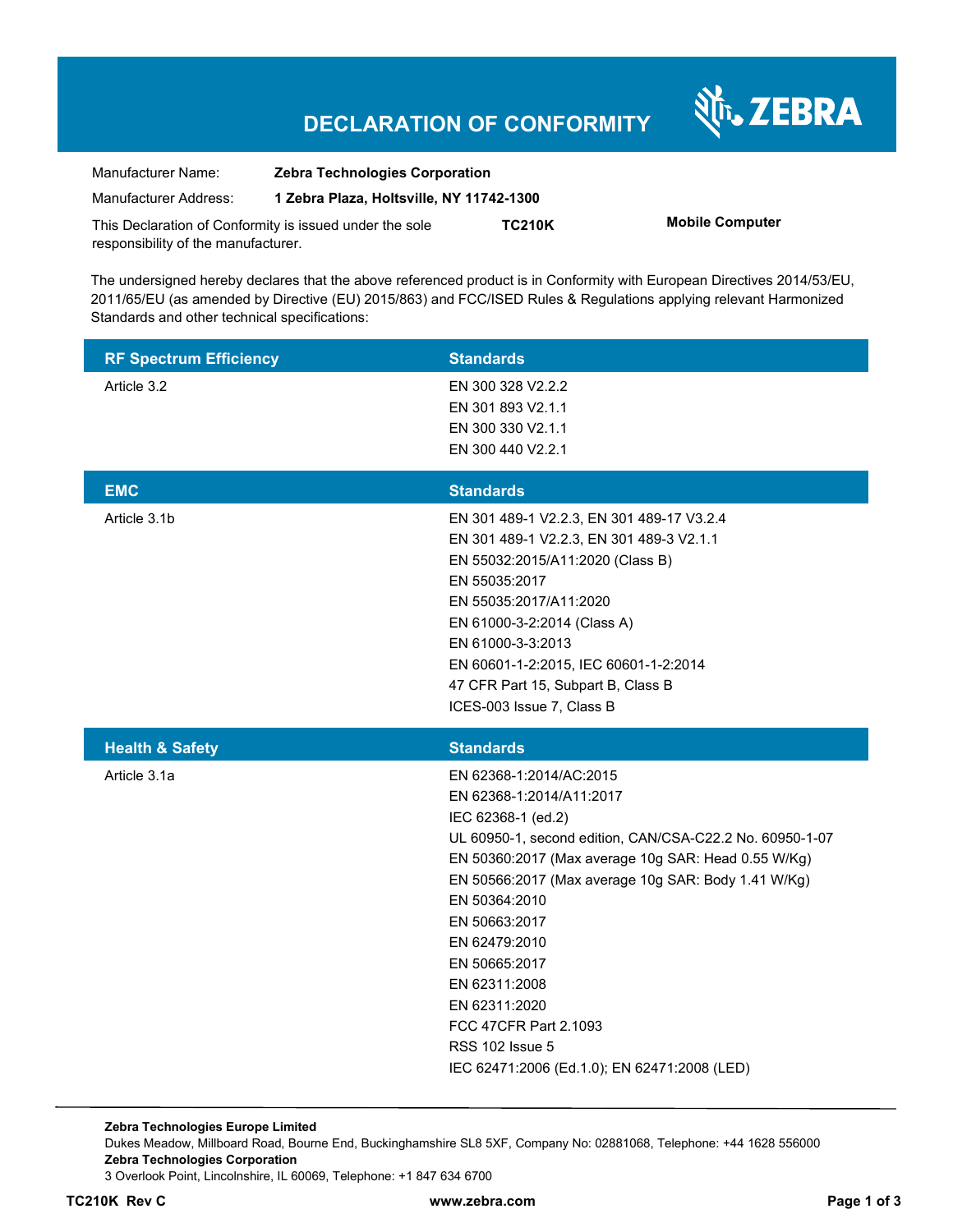

| <b>Environmental</b>                       | <b>Standards</b>                   |
|--------------------------------------------|------------------------------------|
| Restriction of Hazardous Substances (RoHS) | EN 50581:2012<br>EN IEC 63000:2018 |

| <b>Telecom Specifications</b> | <b>Standards</b>                                            |
|-------------------------------|-------------------------------------------------------------|
| ACS telephonic CPE            | 47 CFR Part 68, (68.316, 68.317 and 68.318)<br>CS-03 Part V |

With regard to Directive 2014/53/EU, the conformity assessment procedure referred to in Article 17.2(b) and detailed in Annex III has been followed with the involvement of the following Notified Body for Articles 3.1a, 3.1b and 3.2: **CTC advanced GmbH**, Untertürkheimer Str. 6 – 10 66117 Saarbrücken, Germany

EC-Type Examination Certificate number: T818678M-01-TEC

US company representative for FCC Supplier's Declaration of Conformity (47 CFR Part 2.1071 to 2.1077) is Larry Zhou and can be reached at larry.zhou@zebra.com.

#### **Signed on behalf of Zebra Technologies Corporation**

Place: Bourne End

*(Signature of authorized person)* Date of Affixing the CE Mark: 5 May 2020 Marco Belli Rev: Compared to the control of the control of the control of the control of the control of the control of the control of the control of the control of the control of the control of the control of the control o Sr. Manager, Regulatory Date: 1 September 2021

**Zebra Technologies Europe Limited**  Dukes Meadow, Millboard Road, Bourne End, Buckinghamshire SL8 5XF, Company No: 02881068, Telephone: +44 1628 556000 **Zebra Technologies Corporation**  3 Overlook Point, Lincolnshire, IL 60069, Telephone: +1 847 634 6700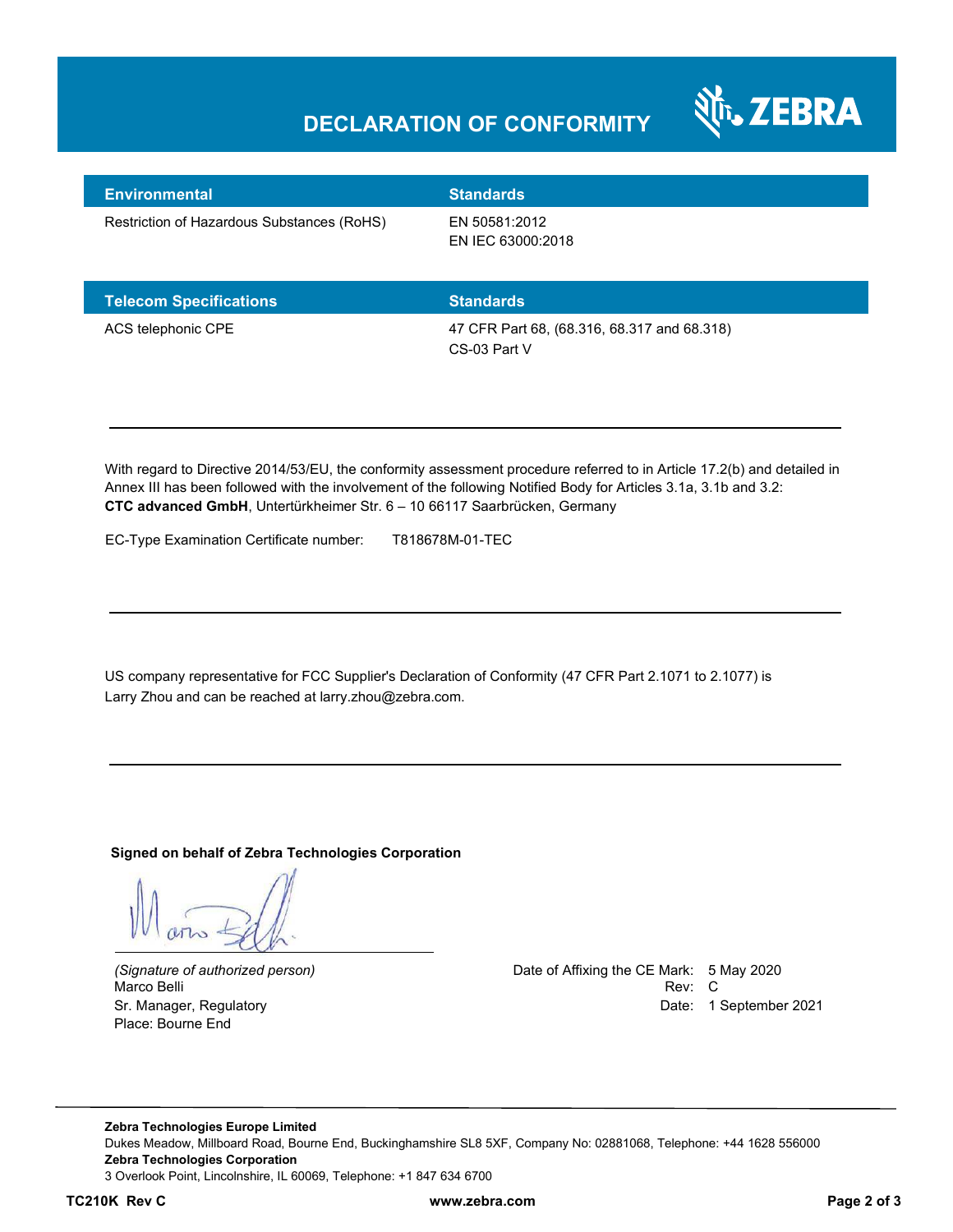

#### **Appendix A**

#### **EU Operating frequencies and maximum power levels**

| Technology       | <b>Operating Frequencies/Bands</b> | <b>Maximum Transmit power level</b> |
|------------------|------------------------------------|-------------------------------------|
| WLAN             | 2400 MHz - 2483.5 MHz              | 20dBm                               |
|                  | $5150$ MHz $-$ 5250 MHz            | 23dBm                               |
|                  | 5250 MHz - 5350 MHz                | 23dBm                               |
|                  | 5470 MHz - 5725 MHz                | 23dBm                               |
|                  | 5725 MHz - 5850 MHz                | 23dBm                               |
| <b>Bluetooth</b> | 2400 MHz - 2483.5 MHz              | 14dBm                               |
| <b>RFID</b>      | 13.553 MHz - 13.567MHz             | 42 dBuA/m @10m                      |

# *B* Restrictions:

The use of 5GHz RLAN throughout the EEA has the following restriction:

5.15 - 5.35 GHz is restricted to indoor use only.

#### **Accessories:**

| <b>Description</b> | Model              |
|--------------------|--------------------|
| Soft Holster       | SG-TC2Y-HLSTR1-01  |
| Trigger Handle     | TRG-TC2Y-SNP1      |
| Hand strap         | SG-TC2Y-HSTRP2-01  |
| Screen Protector   | SG-TC2Y-SCRNPT1-01 |

**Zebra Technologies Europe Limited**  Dukes Meadow, Millboard Road, Bourne End, Buckinghamshire SL8 5XF, Company No: 02881068, Telephone: +44 1628 556000 **Zebra Technologies Corporation**  3 Overlook Point, Lincolnshire, IL 60069, Telephone: +1 847 634 6700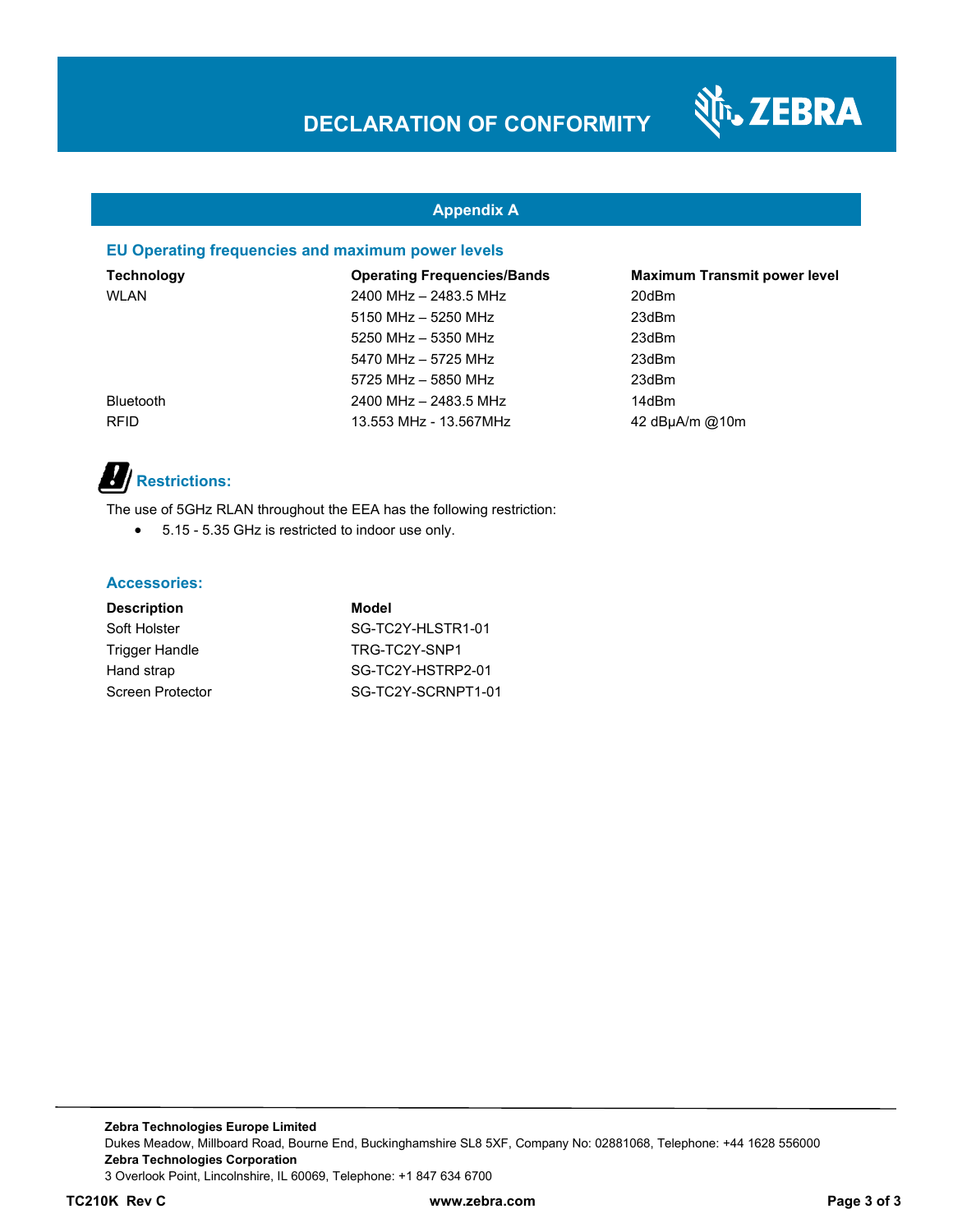

#### **Appendix B**

### **Regulatory Markings TC210K**

| $ {\bf R}$ ! C-25479                                                                                                                | <b>ANATEL</b><br>08551-20-08726                                                                                               |                                                                                                                                                                                                                                                    |
|-------------------------------------------------------------------------------------------------------------------------------------|-------------------------------------------------------------------------------------------------------------------------------|----------------------------------------------------------------------------------------------------------------------------------------------------------------------------------------------------------------------------------------------------|
| Argentina                                                                                                                           | <b>Brazil</b>                                                                                                                 | <b>Belarus</b>                                                                                                                                                                                                                                     |
| ertified for use in Hong Kong<br>經驗證可在香港使用<br>Certificate No. 證書號碼<br>HK0012002245<br>通訊事務管理局<br>COMMUNICATIONS<br><b>AUTHORITY</b> | Approval numbers must be listed<br>NO. 68029/SDPPI/2020<br><b>PLG. ID 4773</b><br>NO. 67632/SDPPI/2020<br><b>PLG. ID 3788</b> | מספר אישור אלחוטי של משרד התקשורת 51-72530<br>אסור להחליף את האנטנה המקורית של המכשיר ולא<br>לעשות בו כל שינוי טכני אחר<br>מספר אישור אלחוטי של משרד התקשורת 72533-51<br>אסור להחליף את האנטנה המקורית של המכשיר ולא<br>לעשות בו כל שינוי טכני אחר |
| <b>Hong Kong</b>                                                                                                                    | <b>Indonesia</b>                                                                                                              | <b>Israel</b>                                                                                                                                                                                                                                      |
| This product has been<br>Type Approved by Jamaica<br>SMA-TC210K                                                                     | RGKC/01A/0420/S(20-1614)                                                                                                      | NOI<br><b>IFETEL: RCPZETC20-0959</b>                                                                                                                                                                                                               |
| Jamaica                                                                                                                             | <b>Malaysia</b>                                                                                                               | <b>Mexico</b>                                                                                                                                                                                                                                      |
| <b>AGREE PAR L'ANRT MAROC</b><br>Numéro d'agrément: MR 23510<br><b>ANRT 2020</b><br>Date d'agrément: 24/03/2020                     | Connection and use of this communications<br>equipment is permitted by the Nigerian<br><b>Communications Commission</b>       | Approved by PTA (2020)<br><b>Pakistan Telecom Authority</b>                                                                                                                                                                                        |
| <b>Morocco</b>                                                                                                                      | Nigeria                                                                                                                       | <b>Pakistan</b>                                                                                                                                                                                                                                    |
| <b>CONATEL</b><br>RN: 2020-06-I-0323                                                                                                | 힞<br><b>Ons</b><br>$-ommis$<br><b>Type Approval Number:</b><br>ESD-RCE-2023123                                                | И005 20                                                                                                                                                                                                                                            |
| Paraguay                                                                                                                            | <b>Philippines</b>                                                                                                            | Serbia                                                                                                                                                                                                                                             |

**Zebra Technologies Europe Limited**

Dukes Meadow, Millboard Road, Bourne End, Buckinghamshire SL8 5XF, Company No: 02881068, Telephone: +44 1628 556000 **Zebra Technologies Corporation** 

3 Overlook Point, Lincolnshire, IL 60069, Telephone: +1 847 634 6700